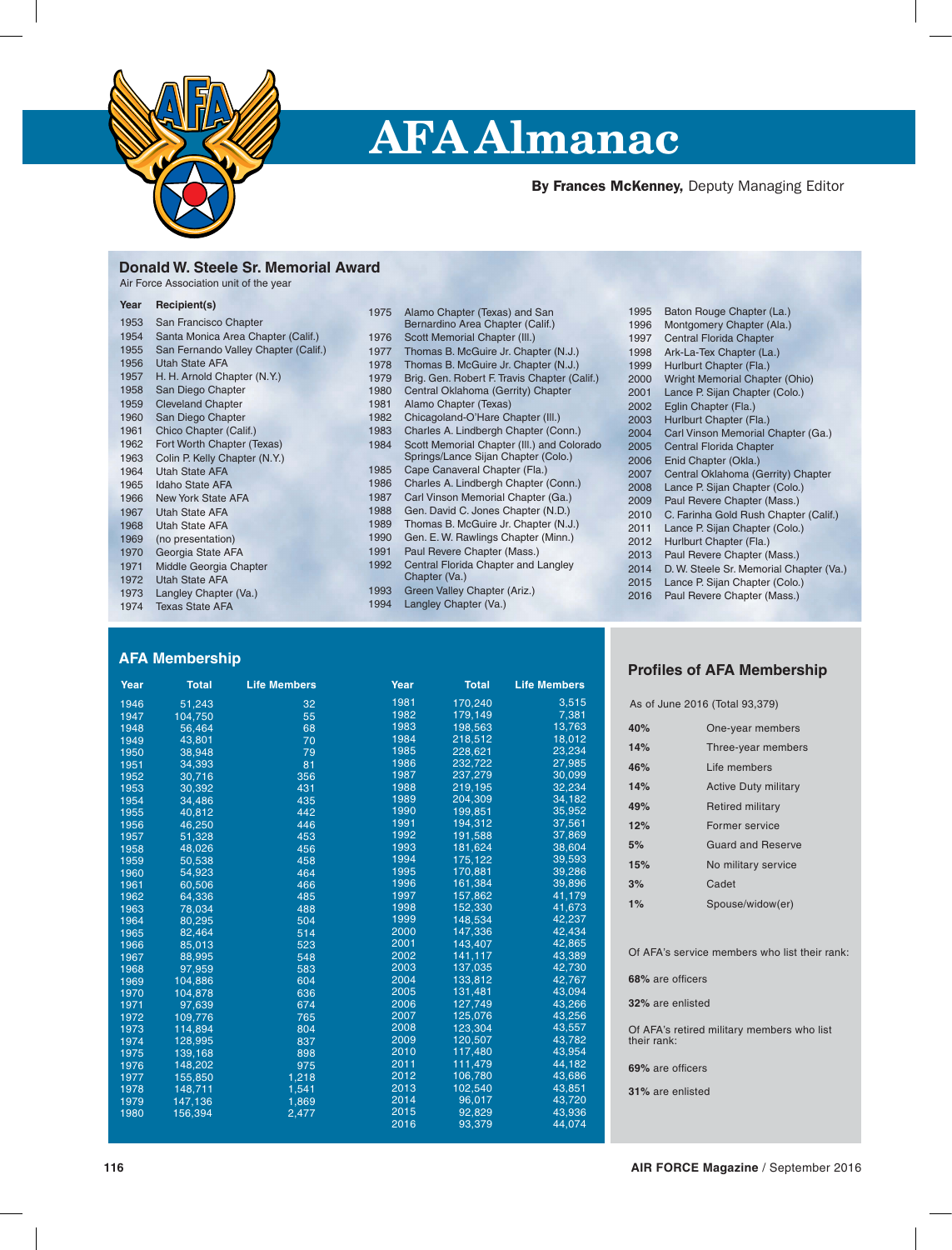# **H. H. Arnold Award Recipients**

Named for the World War II leader of the Army Air Forces, the H. H. Arnold Award has been presented annually in recognition of the most outstanding contributions in the field of aerospace activity. Since 1986, it has been AFA's highest honor to a member of the armed forces in the field of national defense.

**AIR FORCE Magazine** / September 2016 **117**

- W. Stuart Symington, Secretary of the Air Force
- Maj. Gen. William H. Tunner and the men of the Berlin Airlift
- 1950 Airmen of the United Nations in the Far East<br>1951 Gen. Curtis E. LeMay and the personnel of Str
- Gen. Curtis E. LeMay and the personnel of Strategic Air Command
- Sens. Lyndon B. Johnson and Joseph C. O'Mahoney
- Gen. Hoyt S. Vandenberg, USAF (Ret.), former Chief of Staff
- John Foster Dulles, Secretary of State
- Gen. Nathan F. Twining, Chief of Staff, USAF
- Sen. W. Stuart Symington
- Edward P. Curtis, special assistant to the President
- Maj. Gen. Bernard A. Schriever, Cmdr., Ballistic Missile Div., ARDC
- Gen. Thomas S. Power, CINC, SAC
- Gen. Thomas D. White, Chief of Staff, USAF
- Lyle S. Garlock, Assistant Secretary of the Air Force
- 1962 A. C. Dickieson and John R. Pierce, Bell Telephone Laboratories<br>1963 The 363rd Tactical Becon Wing and the 4080th Strategic Wing
- The 363rd Tactical Recon. Wing and the 4080th Strategic Wing
- Gen. Curtis E. LeMay, Chief of Staff, USAF
- The 2nd Air Division, PACAF
- The 8th, 12th, 355th, 366th, and 388th Tactical Fighter Wings and the 432nd and 460th TRWs
- Gen. William W. Momyer, Cmdr., 7th Air Force, PACAF
- Col. Frank Borman, USAF; Capt. James Lovell, USN; and Lt. Col. William Anders, USAF, Apollo 8 crew
- *(No presentation)*
- Apollo 11 team (J. L. Atwood; Lt. Gen. S. C. Phillips, USAF; and astronauts Neil Armstrong and USAF Cols. Buzz Aldrin and Michael Collins)
- John S. Foster Jr., Dir. of Defense Research and Engineering
- Air units of the Allied Forces in Southeast Asia (Air Force, Navy, Army, Marine Corps, and the Vietnamese Air Force)
- 
- 1973 Gen. John D. Ryan, USAF (Ret.), former Chief of Staff<br>1974 Gen. George S. Brown, USAF, Chm., Joint Chiefs of S Gen. George S. Brown, USAF, Chm., Joint Chiefs of Staff
- James R. Schlesinger, Secretary of Defense
- Sen. Barry M. Goldwater
- Sen. Howard W. Cannon
- Gen. Alexander M. Haig Jr., USA, Supreme Allied Commander, Europe
- Sen. John C. Stennis
- Gen. Richard H. Ellis, USAF, CINC, SAC

#### **John R. Alison Award Recipients**

AFA's highest honor for industrial leadership.

- Norman R. Augustine, Chairman, Martin Marietta
- Daniel M. Tellep, Chm. and CEO, Lockheed
- Kent Kresa, CEO, Northrop Grumman
- C. Michael Armstrong, Chm. and CEO, Hughes Aircraft
- Harry Stonecipher, Pres. and CEO, McDonnell Douglas
- Dennis J. Picard, Chm. and CEO, Raytheon
- Philip M. Condit, Chm. and CEO, Boeing
- Sam B. Williams, Chm. and CEO, Williams International
- Simon Ramo and Dean E. Wooldridge, missile pioneers
- George David, Chm. and CEO, United Technologies
- Sydney Gillibrand, Chm., AMEC; and Jerry Morgensen, Pres. and CEO, Hensel Phelps Construction
- Joint Direct Attack Munition Industry Team, Boeing
- Thomas J. Cassidy Jr., Pres. and CEO, General Atomics Aeronautical Systems
- 2005 Richard Branson, Chm., Virgin Atlantic Airways and Virgin Galactic<br>2006 Ronald D. Sugar, Chm. and CEO. Northrop Grumman
- Ronald D. Sugar, Chm. and CEO, Northrop Grumman
- Boeing and Lockheed Martin
- Bell Boeing CV-22 Team, Bell Helicopter Textron, and Boeing
- General Atomics Aeronautical Systems Inc.
- Raytheon
- United Launch Alliance
- Boeing
- X-51A WaveRider Program, Boeing, Aerojet Rocketdyne, and Air Force Research Laboratory
- 2014 C-17 Globemaster III, Boeing
- F-22 Raptor, Lockheed Martin
- 2016 SpaceX
- Gen. David C. Jones, USAF, Chm., Joint Chiefs of Staff
- Gen. Lew Allen Jr., USAF (Ret.), former Chief of Staff
- 1983 Ronald W. Reagan, President of the United States<br>1984 The President's Commission on Strategic Forces
- The President's Commission on Strategic Forces (the Scowcroft Commission)
- 1985 Gen. Bernard W. Rogers, USA, SACEUR<br>1986 Gen. Charles A. Gabriel USAE (Bet.) for
- Gen. Charles A. Gabriel, USAF (Ret.), former Chief of Staff
- Adm. William J. Crowe Jr., USN, Chm., Joint Chiefs of Staff
- Men and women of the Ground-Launched Cruise Missile team
- Gen. Larry D. Welch, Chief of Staff, USAF
- Gen. John T. Chain, CINC, SAC
- 1991 Lt. Gen. Charles A. Horner, Cmdr., CENTCOM Air Forces and 9th Air Force<br>1992 Gen. Colin J. Powell, USA, Chm., Joint Chiefs of Staff
- 1992 Gen. Colin L. Powell, USA, Chm., Joint Chiefs of Staff<br>1993 Gen. Merrill A. McPeak, Chief of Staff LISAE
- Gen. Merrill A. McPeak, Chief of Staff, USAF
- Gen. John Michael Loh, Cmdr., Air Combat Command
- World War II Army Air Forces veterans
- Gen. Ronald R. Fogleman, Chief of Staff, USAF
- Men and women of the United States Air Force
- Gen. Richard E. Hawley, Cmdr., ACC
- Lt. Gen. Michael C. Short, Cmdr., Allied Air Forces Southern Europe
- Gen. Michael E. Ryan, Chief of Staff, USAF
- Gen. Joseph W. Ralston, CINC, EUCOM
- Gen. Richard B. Myers, USAF, Chm., Joint Chiefs of Staff
- Lt. Gen. T. Michael Moseley, Cmdr., air component, CENTCOM, and 9th Air Force
- Gen. John P. Jumper, Chief of Staff, USAF
- Gen. Gregory S. Martin, USAF (Ret.), former Cmdr., AFMC
- Gen. Lance W. Lord, USAF (Ret.), former Cmdr., AFSPC
- Gen. Ronald E. Keys, Cmdr., ACC
- Gen. Bruce Carlson, Cmdr., AFMC
- Gen. John D. W. Corley, Cmdr., ACC
- Lt. Gen. David A. Deptula, USAF Deputy Chief of Staff, ISR
- Gen. Duncan J. McNabb, Cmdr., TRANSCOM
- Gen. Norton A. Schwartz, USAF (Ret.), former Chief of Staff
- Gen. Douglas M. Fraser, USAF (Ret.), former Cmdr., SOUTHCOM
- Gen. C. Robert Kehler, USAF (Ret.), former Cmdr., STRATCOM
- Gen. Janet C. Wolfenbarger, USAF (Ret.), former Cmdr., AFMC
- Gen. Mark A. Welsh III, USAF (Ret.), former Chief of Staff

### **W. Stuart Symington Award Recipients**

 Caspar W. Weinberger, Secretary of Defense Edward C. Aldridge Jr., Secretary of the Air Force

George P. Schultz, Secretary of State

 Sen. John McCain (R-Ariz.) Rep. Ike Skelton (D-Mo.)

Sen. Ted Stevens (R-Alaska)

Rep. Floyd Spence (R-S.C.)

Rep. James V. Hansen (R-Utah)

Rep. Duncan Hunter (R-Calif.)

 Rep. C. W. "Bill" Young (R-Fla.) Gen. James L. Jones, USMC (Ret.) Michael B. Donley, Secretary of the Air Force Ashton B. Carter, former Deputy Secretary of Defense William A. LaPlante, Asst. SECAF (Acquisition)

 John J. Welch, Asst. SECAF (Acquisition) George Bush, President of the United States Donald B. Rice, Secretary of the Air Force

Sheila E. Widnall, Secretary of the Air Force

William Perry, former Secretary of Defense

1999 F. Whitten Peters, Secretary of the Air Force

 James G. Roche, Secretary of the Air Force Peter B. Teets, Undersecretary of the Air Force

 Michael W. Wynne, Secretary of the Air Force Gen. Barry R. McCaffrey, USA (Ret.) Sen. Orrin G. Hatch (R-Utah)

AFA's highest honor to a civilian in the field of national security, the award is named for the first Secretary of the Air Force.

Ronald W. Reagan, former President of the United States

Rep. Saxby Chambliss (R-Ga.) and Rep. Norman D. Dicks (D-Wash.)

Sen. Michael Enzi (R-Wyo.) and Rep. Cliff Stearns (R-Fla.)

John J. Hamre, Center for Strategic & International Studies

Jamie M. Morin, Director, Cost Assessment & Prgm Evaluation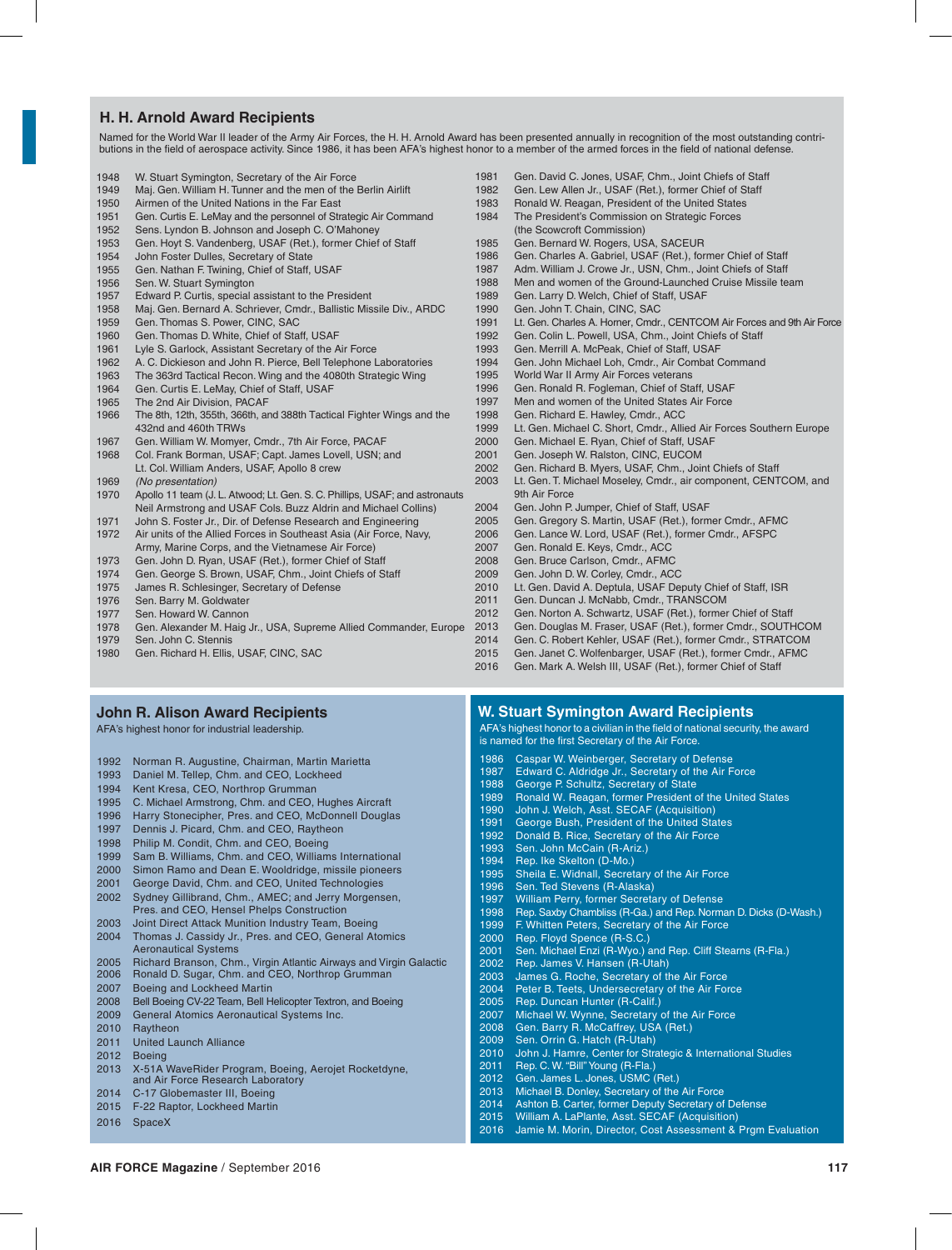# **AFA Lifetime Achievement Award Recipients**

The award recognizes a lifetime of work in the advancement of aerospace.

- 2003 Maj. Gen. John R. Alison, USAF (Ret.); Sen. John H. Glenn Jr.; Maj. Gen. Jeanne M. Holm, USAF (Ret.); Col. Charles E. McGee, USAF (Ret.); Gen. Bernard A. Schriever, USAF (Ret.)
- 2004 Gen. Russell E. Dougherty, USAF (Ret.), Florene Miller Watson
- 2005 Sen. Daniel K. Inouye; William J. Perry; Patty Wagstaff
- 2007 CMSAF Paul W. Airey, USAF (Ret.)
- 2008 Col. George E. Day, USAF (Ret.); Gen. David C. Jones, USAF (Ret.); Harold Brown
- 2009 Doolittle Raiders; Tuskegee Airmen; James R. Schlesinger
- 2010 Col. Walter J. Boyne, USAF (Ret.); Andrew W. Marshall; Gen. Lawrence A. Skantze, USAF (Ret.); Women Airforce Service Pilots
- 2011 Natalie W. Crawford; Lt. Gen. Thomas P. Stafford, USAF (Ret.); Gen. Larry D. Welch, USAF (Ret.); Heavy Bombardment Crews of WWII; Commando Sabre Operation-Call Sign Misty

### **Gold Life Member Card Recipients**

Awarded to members whose AFA record, production, and accomplishment on a national level have been outstanding over a period of years.

| <b>Name</b>            | Year | Card No.       | <b>Name</b>         | Year | Card No. |
|------------------------|------|----------------|---------------------|------|----------|
| Gill Robb Wilson       | 1957 |                | Sam E. Keith Jr.    | 1990 | 12       |
| Jimmy Doolittle        | 1959 | $\overline{2}$ | Edward A. Stearn    | 1992 | 13       |
| Arthur C. Storz Sr.    | 1961 | 3              | Dorothy L. Flanagan | 1994 | 14       |
| Julian B. Rosenthal    | 1962 | $\overline{4}$ | John O. Gray        | 1996 | 15       |
| Jack B. Gross          | 1964 | 5              | Jack C. Price       | 1997 | 16       |
| George D. Hardy        | 1965 | 6              | Nathan H. Mazer     | 2002 | 17       |
| Jess Larson            | 1967 |                | John R. Alison      | 2004 | 18       |
| <b>Robert W. Smart</b> | 1968 | 8              | Donald J. Harlin    | 2009 | 19       |
| Martin M. Ostrow       | 1973 | 9              | James M. McCoy      | 2013 | 20       |
| James H. Straubel      | 1980 | 10             | George M. Douglas   | 2014 | 21       |
| Martin H. Harris       | 1988 | 11             | John A. Shaud       | 2016 | 22       |

### **The Twelve Founders**

**John S. Allard,** Bronxville, N.Y. **Everett R. Cook,** Memphis, Tenn. **Edward P. Curtis,** Rochester, N.Y. **Jimmy Doolittle,** Los Angeles

| W. Deering Howe, New York          |  |  |  |
|------------------------------------|--|--|--|
| Rufus Rand, Sarasota, Fla.         |  |  |  |
| <b>Sol A. Rosenblatt. New York</b> |  |  |  |
| Julian B. Rosenthal, New York      |  |  |  |

- 2012 Gen. James P. McCarthy, USAF (Ret.); Vietnam War POWs; Berlin Airlift Aircrews; Korean War Airmen; Fighter Pilots of World War II
- 2013 Maj. Gen. Joe H. Engle, USAF (Ret.); US Rep. Sam Johnson; The Arlington Committee of the Air Force Officers' Wives' Club— "The Arlington Ladies"
- 2014 Brig. Gen. James A. McDivitt, USAF (Ret.); Civil Air Patrol—World War II veterans; American Fighter Aces
- 2015 R. A. "Bob" Hoover; Eugene F. "Gene" Kranz; Gen. Michael V. Hayden, USAF (Ret.)
- 2016 Maj. Gen. Claude M. Bolton Jr., USAF (Ret.); Lt. Col. John T. Correll, USAF (Ret.); Gen. Charles A. Horner, USAF (Ret.); Lt. Gen. James M. Keck, USAF (Ret.); Gen. Richard B. Myers, USAF (Ret.)

### **AFA Chairman's Aerospace Education Achievement Award**

For long-term commitment to aerospace education, making a significant impact nationwide.

|  | 2009 ExxonMobil Foundation                               |
|--|----------------------------------------------------------|
|  | 2010 USA Today                                           |
|  | 2011 The National Science Foundation                     |
|  | 2012 The Military Channel                                |
|  | 2013 The Civil Air Patrol Aerospace Education<br>Program |
|  | 2014 Department of Defense STARBASE Program              |
|  | 2015 Northrop Grumman Foundation                         |
|  | 2016 Harry Talbot                                        |
|  |                                                          |

**James M. Stewart,** Beverly Hills, Calif. **Lowell P. Weicker,** New York **Cornelius Vanderbilt Whitney,** New York **John Hay Whitney,** New York

# **AFA Chairmen of the Board and National Presidents**



**Jimmy Doolittle** President, 1946-47 Chairman, 1947-49



**Arthur F. Kelly** President, 1952-53 Chairman, 1953-54



Chairman, 1946-47

**George C. Kenney** President, 1953-54 Chairman, 1954-55



**John R. Alison** President, 1954-55 Chairman, 1955-56



**C. R. Smith** President, 1948-49 Chairman, 1949-50



**Gill Robb Wilson** President, 1955-56 Chairman, 1956-57



**Robert S. Johnson** President, 1949-51



Chairman, 1950-51



**Harold C. Stuart** President, 1951-52 Chairman, 1952-53



**John P. Henebry** President, 1956-57 Chairman, 1957-58



President, 1957-59



**James M. Trail** Chairman, 1958-59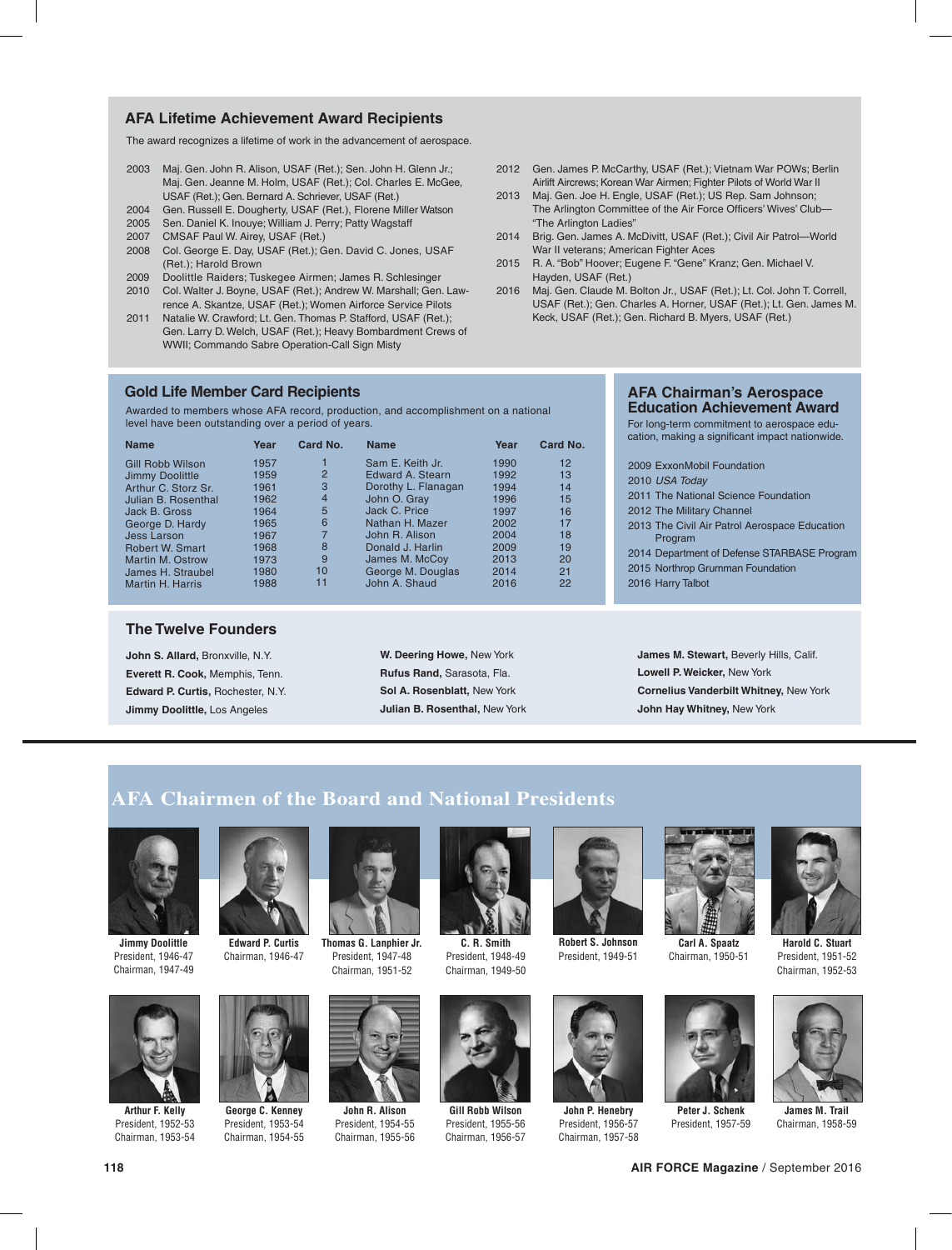# **AFA Chairmen of the Board and National Presidents (cont.)**



**Howard T. Markey** President, 1959-60 Chairman, 1960-61



**Jess Larson** President, 1964-67 Chairman, 1967-71





President, 1960-61 Chairman, 1961-62



President, 1969-71 Chairman, 1966-67 Chairman, 1971-72



**Joe Foss** President, 1961-62 Chairman, 1962-63

**Martin M. Ostrow** President, 1971-73 Chairman, 1973-75

**David L. Blankenship** President, 1982-84 Chairman, 1984-85



**John B. Montgomery** President, 1962-63



President, 1973-75 Chairman, 1972-73 Chairman, 1975-76



**Edward A. Stearn** Chairman, 1985-86



President, 1996-98



**George K. Muellner** Chairman, 2012-14



President, 1963-64 Chairman, 1964-65



Chairman, 1977-79

**Martin H. Harris** President, 1984-86 Chairman, 1986-88

**Thomas J. McKee**



**Jack B. Gross** Chairman, 1963-64



**Sam E. Keith Jr.** President, 1986-88 Chairman, 1988-90



President, 2000-02 Chairman, 2002-04

<sup>a</sup> The office of National President, an elected position, was disestablished in 2006. <sup>b</sup> AFA's Chairman of the Board also serves as Chairman of both AFA affiliates, the AFA Veteran Benefits Association and the Air Force Memorial Foundation.



**Victor R. Kregel** President, 1979-81 Chairman, 1981-82



President, 1988-90 Chairman, 1990-92



**Stephen P. Condon** President, 2002-04 Chairman, 2004-06



**Daniel F. Callahan** Chairman, 1979-81

**Robert W. Smart** President, 1967-69

**Robert E. Largent** President, 2004-06a Chairman, 2006-08<sup>b</sup>





Chairman, 2008-10

**Gene Smith** President, 1994-96 Chairman, 1996-98

**S. Sanford Schlitt** Chairman, 2010-12













**Willis S. Fitch** Executive Director 1946-47



**James H. Straubel** Executive Director 1948-80



**Russell E. Dougherty** Executive Director 1980-86



**David L. Gray** Executive Director 1986-87



**John O. Gray** Acting Executive Director 1987-88, 1989-90



1988-89

Executive Director



**Monroe W. Hatch Jr.** Executive Director 1990-95



**Oliver R. Crawford** President, 1990-92





**John G. Brosky** President, 1981-82 Chairman, 1982-84





**Joseph E. Sutter**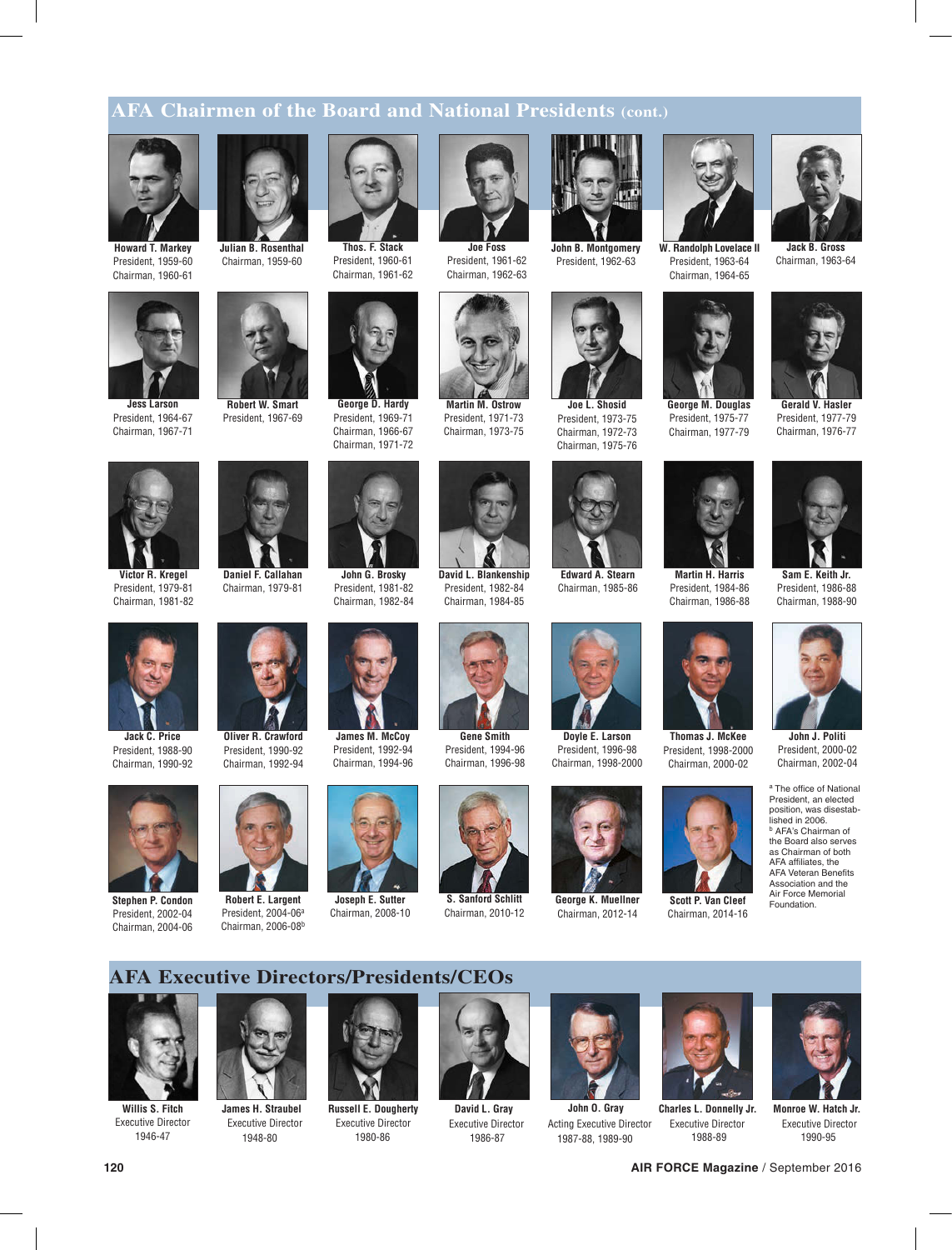# **AFA Executive Directors/Presidents/ CEOs (cont.)**



Executive Director 1995-2002



Executive Director President-CEO 2002-06c 2006-07



**Michael M. Dunn** 2007-12 President-CEO

**Larry O. Spencer** 2015- President



**Craig R. McKinley** 2012-15 President



**Mark A. Barrett** 2015 Acting President

<sup>c</sup> The position of Executive Director was replaced in 2006 by President-CEO. In 2012, the position was redesignated President.

### **Vice Chairmen for Field Operations**

| Joseph E. Sutter     | 2006-08 |
|----------------------|---------|
| James R. Lauducci    | 2008-10 |
| Justin M. Faiferlick | 2010-12 |
| Scott P. Van Cleef   | 2012-14 |
| David A. Dietsch     | 2014-16 |

### **Vice Chairmen for Aerospace Education** L. Boyd Anderson 2006-07

|     | ZUUD-UO | L. DUVU AIIUCISUII | ZUUU-UT     |
|-----|---------|--------------------|-------------|
| Σİ. | 2008-10 | S. Sanford Schlitt | $2007 - 10$ |
| k   | 2010-12 | George K. Muellner | 2010-12     |
|     | 2012-14 | Jerry E. White     | 2012-15     |
|     | 2014-16 | Richard B. Bundy   | $2015 -$    |
|     |         |                    |             |

# **National Secretaries**

| Sol A. Rosenblatt   | 1946-47 | Thomas W. Henderson       | 1990-91     |
|---------------------|---------|---------------------------|-------------|
| Julian B. Rosenthal | 1947-59 | Mary Ann Seibel           | 1991-94     |
| George D. Hardy     | 1959-66 | <b>Mary Anne Thompson</b> | 1994-97     |
| Joseph L. Hodges    | 1966-68 | William D. Croom Jr.      | 1997-2000   |
| Glenn D. Mishler    | 1968-70 | Daniel C. Hendrickson     | 2000-03     |
| Nathan H. Mazer     | 1970-72 | Thomas J. Kemp            | 2003-06     |
| Martin H. Harris    | 1972-76 | Judy K. Church            | 2006-09     |
| Jack C. Price       | 1976-79 | Joan Sell                 | 2009-11     |
| Earl D. Clark Jr.   | 1979-82 | Edward W. Garland         | $2011 - 14$ |
| Sherman W. Wilkins  | 1982-85 | Marvin L. Tooman          | 2014-15     |
| A. A. "Bud" West    | 1985-87 | John T. Brock             | $2015 -$    |
| Thomas J. McKee     | 1987-90 |                           |             |

# **National Treasurers**

| W. Deering Howe         | 1946-47 | George H. Chabbott    | 1981-87   |
|-------------------------|---------|-----------------------|-----------|
| G. Warfield Hobbs       | 1947-49 | William N. Webb       | 1987-95   |
| <b>Benjamin Brinton</b> | 1949-52 | Charles H. Church Jr. | 1995-2000 |
| George H. Haddock       | 1952-53 | Charles A. Nelson     | 2000-05   |
| Samuel M. Hecht         | 1953-57 | Steven R. Lundgren    | 2005-10   |
| Jack B. Gross           | 1957-62 | Leonard R. Vernamonti | 2010-14   |
| Paul S. Zuckerman       | 1962-66 | Nora Ruebrook         | 2014-16   |
| Jack B. Gross           | 1966-81 | Charles L. Martin Jr. | $2016 -$  |

# **AFA's Regions, States, and Chapters**

These figures indicate the number of affiliated members as of June 2016. Listed below the name of each region is the region president.

| <b>CENTRAL EAST REGION</b><br>11,101                                                                                                             | <b>GREAT LAKES REGION</b><br>6,414                 |
|--------------------------------------------------------------------------------------------------------------------------------------------------|----------------------------------------------------|
| F. Gavin MacAloon                                                                                                                                | Paul A. Lyons                                      |
|                                                                                                                                                  |                                                    |
|                                                                                                                                                  |                                                    |
| Brig. Gen. Bill Spruance 113                                                                                                                     |                                                    |
| Delaware Galaxy  330                                                                                                                             | Grissom Memorial  197                              |
| District of Columbia 380                                                                                                                         | Lawrence D. Bell Museum 181                        |
|                                                                                                                                                  | Southern Indiana  254                              |
|                                                                                                                                                  |                                                    |
|                                                                                                                                                  |                                                    |
|                                                                                                                                                  | Gen. Russell E. Dougherty  393                     |
| Central Maryland  441                                                                                                                            |                                                    |
| Thomas W. Anthony 899                                                                                                                            |                                                    |
|                                                                                                                                                  |                                                    |
|                                                                                                                                                  | Lake Superior Northland  118                       |
| Donald W. Steele Sr.                                                                                                                             | Lloyd R. Leavitt Jr 283                            |
| Memorial  3,610                                                                                                                                  | Mount Clemens 871                                  |
| Gen. Charles A. Gabriel 1,303                                                                                                                    |                                                    |
|                                                                                                                                                  |                                                    |
|                                                                                                                                                  | Capt. Eddie Rickenbacker                           |
| Northern Shenandoah Valley 260                                                                                                                   |                                                    |
|                                                                                                                                                  |                                                    |
|                                                                                                                                                  | Gen. Joseph W. Ralston  362                        |
|                                                                                                                                                  |                                                    |
|                                                                                                                                                  |                                                    |
|                                                                                                                                                  | Wright Memorial* 1,742                             |
|                                                                                                                                                  | <b>MIDWEST REGION</b><br>5,812                     |
|                                                                                                                                                  | Russell A. Klatt                                   |
| 8.908<br><b>FAR WEST REGION</b>                                                                                                                  |                                                    |
| Wayne R. Kauffman                                                                                                                                |                                                    |
|                                                                                                                                                  | Chicagoland-O'Hare  1,018                          |
|                                                                                                                                                  | Scott Memorial  1,166                              |
|                                                                                                                                                  |                                                    |
| Brig. Gen. Robert F. Travis 514                                                                                                                  |                                                    |
| C. Farinha Gold Rush  1,023                                                                                                                      |                                                    |
|                                                                                                                                                  | Gen. Charles A. Horner  184<br>Northeast Iowa  188 |
| Gen. B. A. Schriever                                                                                                                             |                                                    |
|                                                                                                                                                  |                                                    |
| General Doolittle                                                                                                                                |                                                    |
| Los Angeles Area*  850                                                                                                                           | Lt. Erwin R. Bleckley 368                          |
|                                                                                                                                                  | Maj. Gen. Edward R. Fry  180                       |
|                                                                                                                                                  |                                                    |
| Orange County/Gen. Curtis                                                                                                                        |                                                    |
|                                                                                                                                                  |                                                    |
|                                                                                                                                                  | Harry S. Truman  488                               |
| Robert H. Goddard 589                                                                                                                            | Spirit of St. Louis 506                            |
| Stan Hryn Monterey Bay  167                                                                                                                      |                                                    |
| Tennessee Ernie Ford 468                                                                                                                         |                                                    |
| William J. "Pete" Knight 298                                                                                                                     |                                                    |
|                                                                                                                                                  |                                                    |
| Hawaii.                                                                                                                                          | 3.234<br>NEW ENGLAND REGION                        |
|                                                                                                                                                  | Kevin M. Grady                                     |
|                                                                                                                                                  |                                                    |
| and the state of the state of the state of the state of the state of the state of the state of the state of th<br><b>FLORIDA REGION</b><br>8,121 |                                                    |
| William A. Yucuis                                                                                                                                | Flying Yankees/Gen, George C. Ken-                 |
|                                                                                                                                                  |                                                    |
| Brig. Gen. James R. McCarthy  262                                                                                                                | Lindbergh/Sikorsky 240                             |
|                                                                                                                                                  |                                                    |
| Central Florida  1,075                                                                                                                           | Massachusetts  1,621                               |
| Col. H. M. "Bud" West 208                                                                                                                        |                                                    |
| Col. Loren D. Evenson  315                                                                                                                       |                                                    |
|                                                                                                                                                  |                                                    |
|                                                                                                                                                  |                                                    |
| Florida Highlands 259                                                                                                                            |                                                    |
| Hurlburt 753                                                                                                                                     | Brig. Gen. Harrison R. Thyng  652                  |
| Miami-Homestead 366                                                                                                                              |                                                    |
| Red Tail Memorial 498                                                                                                                            |                                                    |
| Sarasota-Manatee 296                                                                                                                             | Metro Rhode Island  166                            |
| Waterman-Twining 1,152                                                                                                                           | Newport Blue & Gold  39                            |
|                                                                                                                                                  |                                                    |
|                                                                                                                                                  |                                                    |
|                                                                                                                                                  |                                                    |